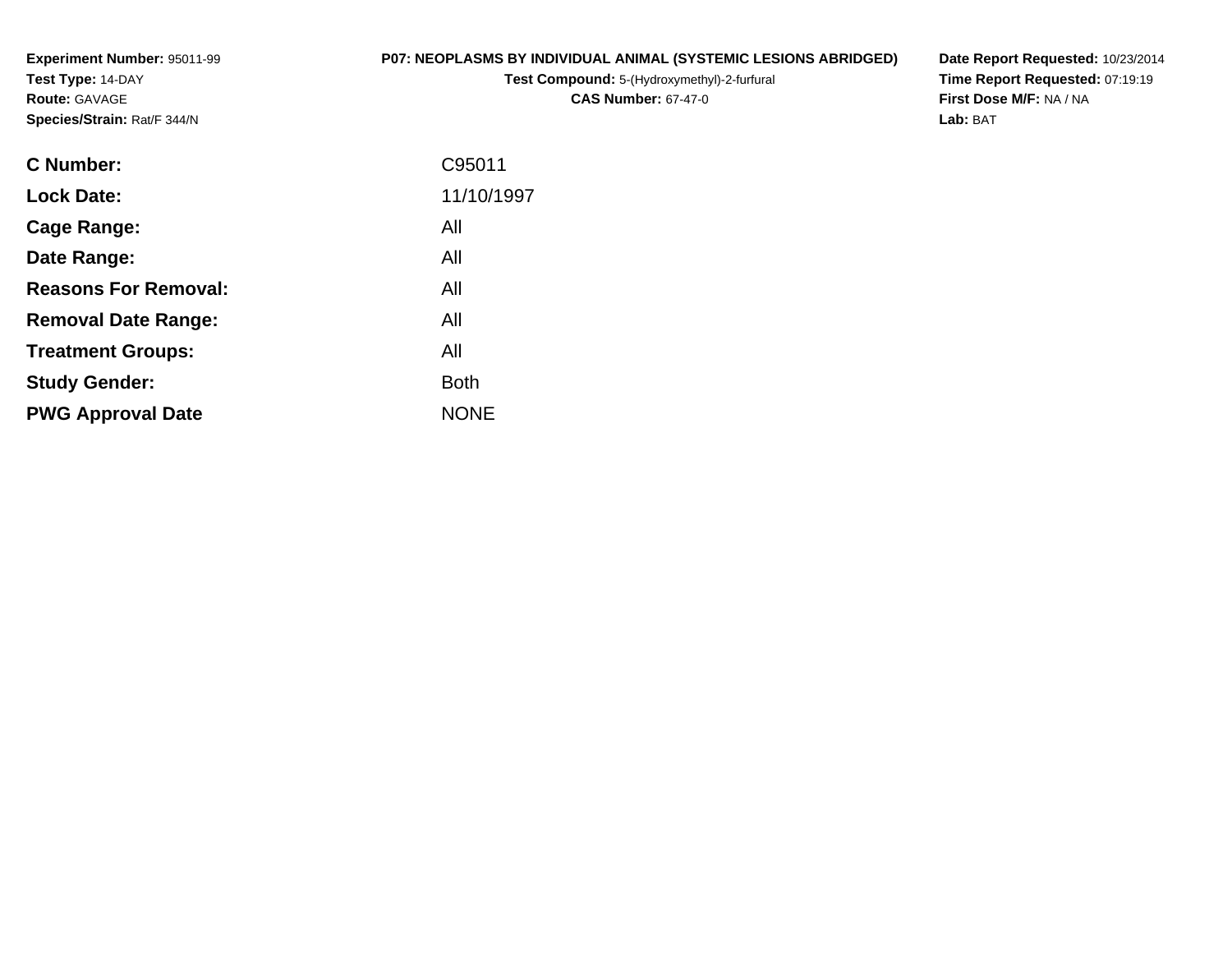**Test Type:** 14-DAY

**Route:** GAVAGE

**Species/Strain:** Rat/F 344/N

#### DAY ON TEST**F 344/N Rat Male0 MG/KG**ANIMAL ID*0 0 2 2* 0 0 0 6 1*0 0 2 2*0<br>0<br>0<br>0<br>0<br>2 *0 0 2 2* 0 0 0 6 3*0 0 2 2* 0 0 0 6 4*0 0 2 2* 0 0 06<br>ء

**Alimentary System**

**NONE** 

**Cardiovascular System**

NONE

**Endocrine System**

NONE

**General Body System**

NONE

**Genital System**

NONE

**Hematopoietic System**

NONE

**Integumentary System**

NONE

**Musculoskeletal System**

NONE

**Nervous System**

**Brain** n  $+$ 

<sup>+</sup> <sup>+</sup> <sup>+</sup> <sup>+</sup> <sup>5</sup>

5 \*TOTALS

\* ..Total animals with tissue examined microscopically; Total animals with tumor **M** ..Missing tissue M ..Missing tissue

+ ..Tissue examined microscopically

I ..Insufficient tissue

A ..Autolysis precludes evaluation X ..Lesion present BLANK ..Not examined microscopically

**Date Report Requested:** 10/23/2014**Time Report Requested:** 07:19:19**First Dose M/F:** NA / NA**Lab:** BAT

### **P07: NEOPLASMS BY INDIVIDUAL ANIMAL (SYSTEMIC LESIONS ABRIDGED)**

**Test Compound:** 5-(Hydroxymethyl)-2-furfural

**CAS Number:** 67-47-0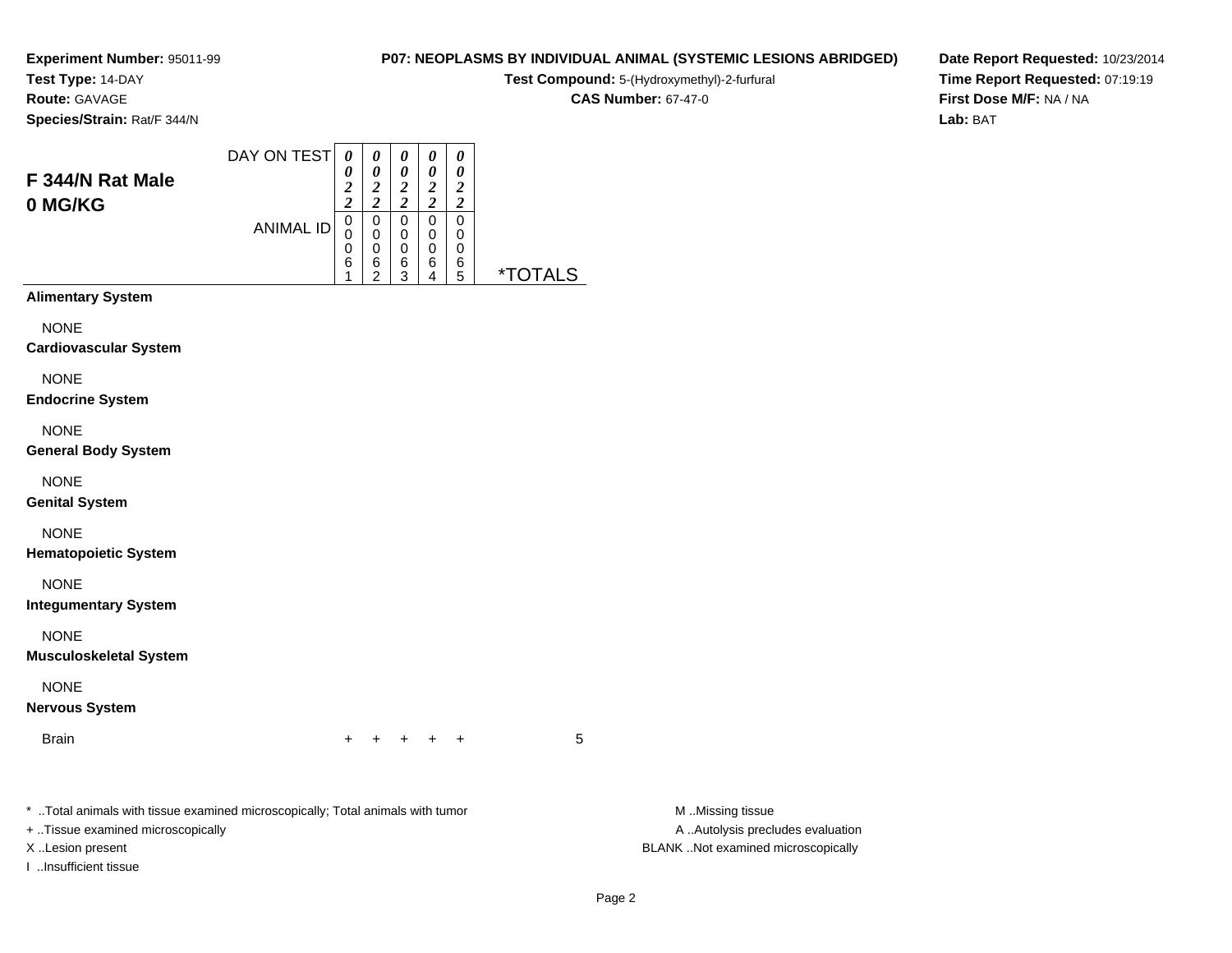**Test Type:** 14-DAY

**Route:** GAVAGE

**0 MG/KG**

**Species/Strain:** Rat/F 344/N

#### DAY ON TEST**F 344/N Rat Male**ANIMAL ID*0 0 2 2* 0 0 0 6 1 $+$ *0 0 2 2*0<br>0<br>0<br>0<br>0<br>2  $+$ *0 0 2 2* 0 0 0 6 3 $\ddot{}$ *0 0 2 2* 0 0 0 6 4 $+$ *0 0 2 2* 0 00<br>6<br>5 5 \*TOTALSSpinal Cord $\alpha$  + <sup>+</sup> <sup>+</sup> <sup>+</sup> <sup>+</sup> <sup>5</sup> **Respiratory System**

NONE

**Special Senses System**

## NONE

**Urinary System**

### NONE

### **SYSTEMIC LESIONS**

| Multiple Organ |  |  |  | + + + + + |  |  |  |
|----------------|--|--|--|-----------|--|--|--|
|----------------|--|--|--|-----------|--|--|--|

\* ..Total animals with tissue examined microscopically; Total animals with tumor **M** ..Missing tissue M ..Missing tissue

+ ..Tissue examined microscopically

I ..Insufficient tissue

**Test Compound:** 5-(Hydroxymethyl)-2-furfural

**CAS Number:** 67-47-0

**P07: NEOPLASMS BY INDIVIDUAL ANIMAL (SYSTEMIC LESIONS ABRIDGED)**

**Date Report Requested:** 10/23/2014**Time Report Requested:** 07:19:19**First Dose M/F:** NA / NA**Lab:** BAT

A .. Autolysis precludes evaluation X ..Lesion present BLANK ..Not examined microscopically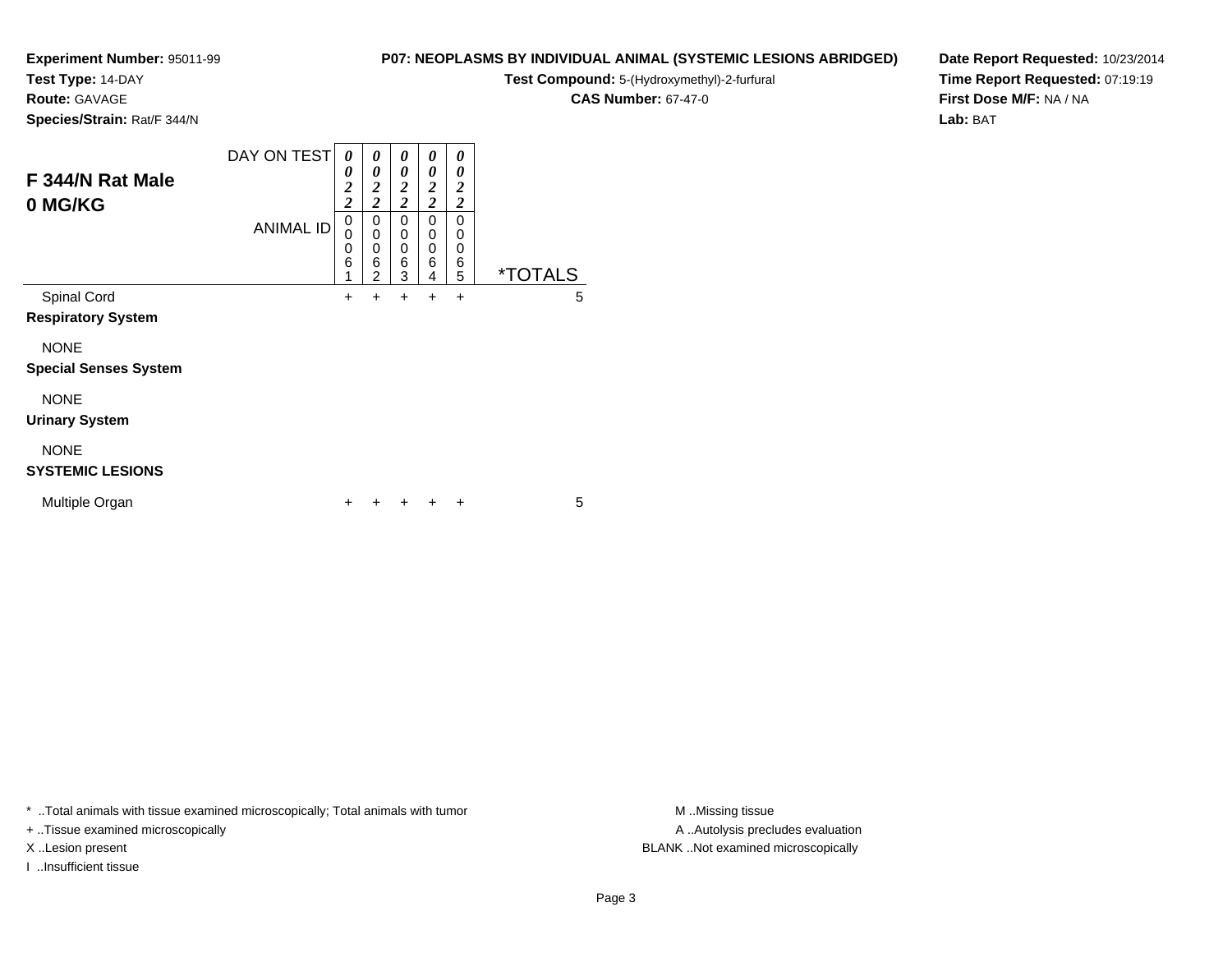**Test Type:** 14-DAY

**Route:** GAVAGE

**Species/Strain:** Rat/F 344/N

#### DAY ON TEST**F 344/N Rat Male1500 MG/KG**ANIMAL ID*0 0 2 2* 0 0 0 6 6*0 0 2 2* 0 0 0 6 7*0 0 2 2* 0 0 0 6 8*0 0 2 2* 0 0 0 6 9*0 0 2 2* 0 00<br>7<br>^ 0 \*TOTALS

**Alimentary System**

**NONE** 

**Cardiovascular System**

NONE

**Endocrine System**

NONE

**General Body System**

NONE

**Genital System**

NONE

**Hematopoietic System**

NONE

**Integumentary System**

NONE

**Musculoskeletal System**

NONE

**Nervous System**

**Brain** n  $+$ 

<sup>+</sup> <sup>+</sup> <sup>+</sup> <sup>+</sup> <sup>5</sup>

\* ..Total animals with tissue examined microscopically; Total animals with tumor **M** ..Missing tissue M ..Missing tissue

+ ..Tissue examined microscopically

I ..Insufficient tissue

A ..Autolysis precludes evaluation X ..Lesion present BLANK ..Not examined microscopically

**P07: NEOPLASMS BY INDIVIDUAL ANIMAL (SYSTEMIC LESIONS ABRIDGED)Test Compound:** 5-(Hydroxymethyl)-2-furfural **CAS Number:** 67-47-0

**Date Report Requested:** 10/23/2014**Time Report Requested:** 07:19:19**First Dose M/F:** NA / NA**Lab:** BAT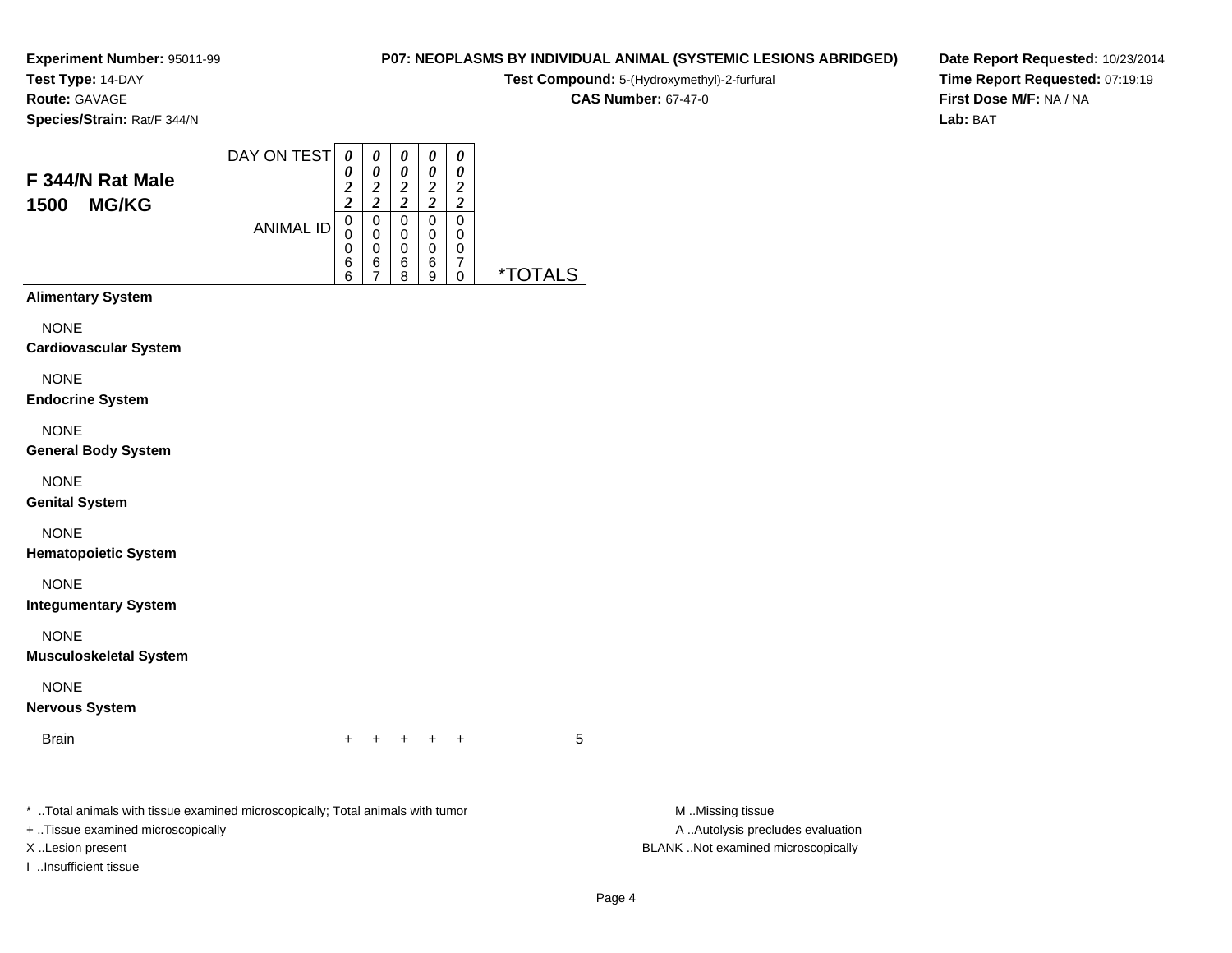**Test Type:** 14-DAY

**Route:** GAVAGE

**Species/Strain:** Rat/F 344/N

### **P07: NEOPLASMS BY INDIVIDUAL ANIMAL (SYSTEMIC LESIONS ABRIDGED)**

**Test Compound:** 5-(Hydroxymethyl)-2-furfural

**CAS Number:** 67-47-0

**Date Report Requested:** 10/23/2014**Time Report Requested:** 07:19:19**First Dose M/F:** NA / NA**Lab:** BAT

| F 344/N Rat Male<br><b>MG/KG</b><br>1500    | DAY ON TEST      | $\boldsymbol{\theta}$<br>0<br>$\overline{\mathbf{c}}$<br>$\overline{c}$ | 0<br>0<br>$\boldsymbol{2}$<br>$\overline{c}$ | 0<br>$\theta$<br>$\boldsymbol{2}$<br>$\overline{\mathbf{c}}$ | $\boldsymbol{\theta}$<br>0<br>$\boldsymbol{2}$<br>$\overline{c}$ | 0<br>0<br>$\overline{\mathbf{c}}$<br>$\overline{\mathbf{c}}$ |                              |
|---------------------------------------------|------------------|-------------------------------------------------------------------------|----------------------------------------------|--------------------------------------------------------------|------------------------------------------------------------------|--------------------------------------------------------------|------------------------------|
|                                             | <b>ANIMAL ID</b> | 0<br>0<br>0<br>6<br>6                                                   | 0<br>$\mathbf 0$<br>0<br>6<br>7              | 0<br>$\mathbf 0$<br>$\mathbf 0$<br>6<br>8                    | 0<br>$\mathbf 0$<br>$\mathbf 0$<br>6<br>9                        | 0<br>0<br>$\mathbf 0$<br>7<br>$\mathbf 0$                    | <i><b>*TOTALS</b></i>        |
| Spinal Cord<br><b>Respiratory System</b>    |                  | +                                                                       | +                                            | +                                                            | +                                                                | $\ddot{}$                                                    | 5                            |
| <b>NONE</b><br><b>Special Senses System</b> |                  |                                                                         |                                              |                                                              |                                                                  |                                                              |                              |
| <b>NONE</b><br><b>Urinary System</b>        |                  |                                                                         |                                              |                                                              |                                                                  |                                                              |                              |
| <b>NONE</b><br><b>SYSTEMIC LESIONS</b>      |                  |                                                                         |                                              |                                                              |                                                                  |                                                              |                              |
| Multiple Organ                              |                  | +                                                                       |                                              |                                                              |                                                                  | $\ddot{}$                                                    | 5<br>*** END OF MALE DATA*** |

\* ..Total animals with tissue examined microscopically; Total animals with tumor **M** . Missing tissue M ..Missing tissue

+ ..Tissue examined microscopically

I ..Insufficient tissue

A ..Autolysis precludes evaluation X ..Lesion present BLANK ..Not examined microscopically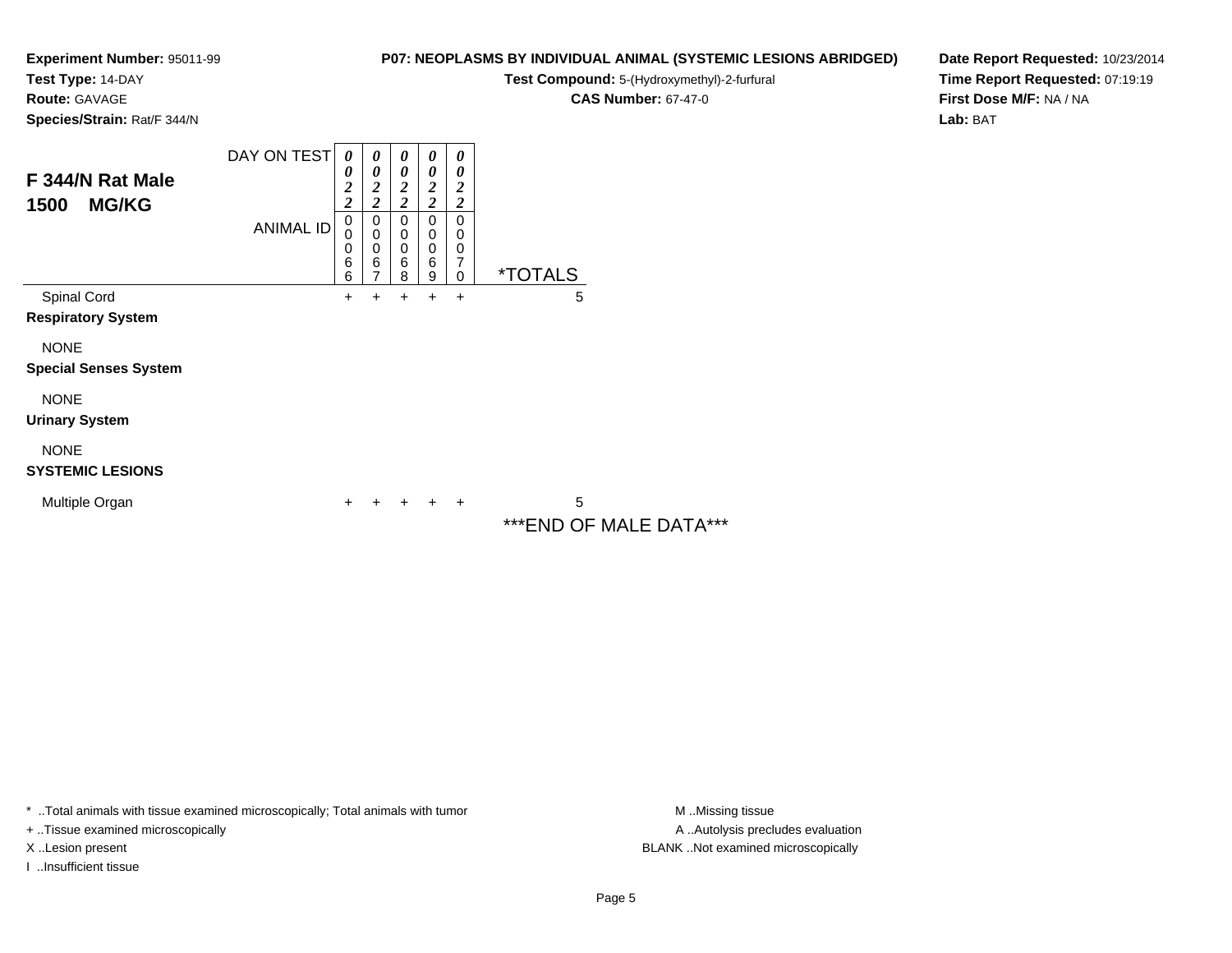**Test Type:** 14-DAY

**Route:** GAVAGE

**Species/Strain:** Rat/F 344/N

### **P07: NEOPLASMS BY INDIVIDUAL ANIMAL (SYSTEMIC LESIONS ABRIDGED)**

**Test Compound:** 5-(Hydroxymethyl)-2-furfural

**CAS Number:** 67-47-0

**Date Report Requested:** 10/23/2014**Time Report Requested:** 07:19:19**First Dose M/F:** NA / NA**Lab:** BAT

| F 344/N Rat Female<br>0 MG/KG                                                                                     | DAY ON TEST<br><b>ANIMAL ID</b> | 0<br>0<br>$\overline{c}$<br>$\overline{2}$<br>0<br>0<br>0<br>7<br>1 | 0<br>0<br>$\overline{\mathbf{c}}$<br>$\overline{c}$<br>0<br>0<br>0<br>7<br>2 | 0<br>0<br>$\overline{2}$<br>$\overline{c}$<br>0<br>0<br>0<br>7<br>3 | 0<br>0<br>$\overline{2}$<br>$\overline{2}$<br>0<br>0<br>0<br>7<br>4 | 0<br>0<br>2<br>$\overline{\mathbf{c}}$<br>0<br>0<br>0<br>7<br>5 | $*$ TOT $*$<br>I S |
|-------------------------------------------------------------------------------------------------------------------|---------------------------------|---------------------------------------------------------------------|------------------------------------------------------------------------------|---------------------------------------------------------------------|---------------------------------------------------------------------|-----------------------------------------------------------------|--------------------|
| <b>Alimentary System</b><br><b>NONE</b><br><b>Cardiovascular System</b><br><b>NONE</b><br><b>Endocrine System</b> |                                 |                                                                     |                                                                              |                                                                     |                                                                     |                                                                 |                    |

NONE

**General Body System**

NONE

**Genital System**

NONE

**Hematopoietic System**

NONE

**Integumentary System**

NONE

**Musculoskeletal System**

NONE

**Nervous System**

Brainn  $+$ 

<sup>+</sup> <sup>+</sup> <sup>+</sup> <sup>+</sup> <sup>5</sup>

\* ..Total animals with tissue examined microscopically; Total animals with tumor **M** ...Missing tissue M ...Missing tissue

+ ..Tissue examined microscopically

I ..Insufficient tissue

A .. Autolysis precludes evaluation X ..Lesion present BLANK ..Not examined microscopically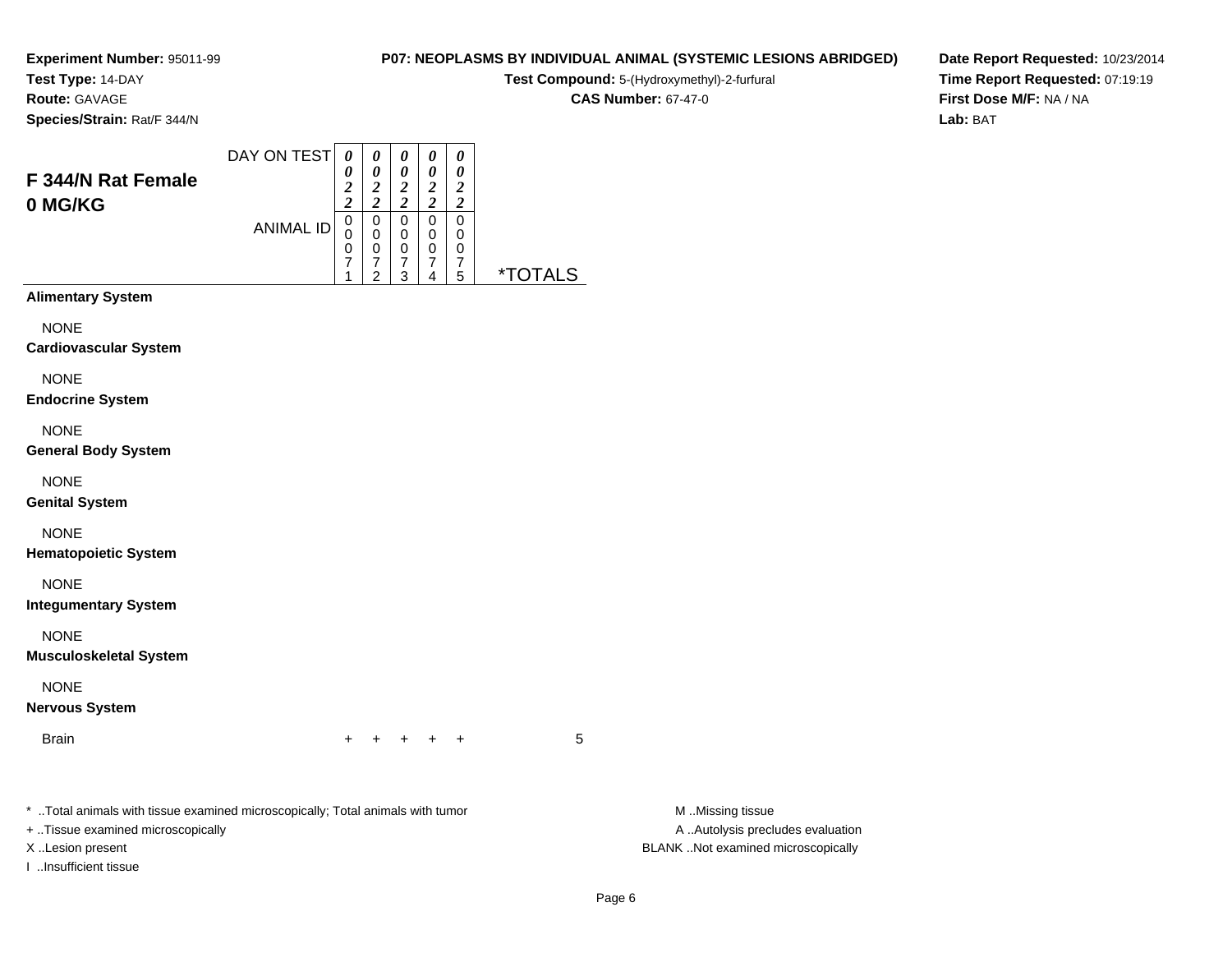**Test Type:** 14-DAY

**Route:** GAVAGE

**Species/Strain:** Rat/F 344/N

### **P07: NEOPLASMS BY INDIVIDUAL ANIMAL (SYSTEMIC LESIONS ABRIDGED)**

**Test Compound:** 5-(Hydroxymethyl)-2-furfural

**CAS Number:** 67-47-0

**Date Report Requested:** 10/23/2014**Time Report Requested:** 07:19:19**First Dose M/F:** NA / NA**Lab:** BAT

| F 344/N Rat Female<br>0 MG/KG               | DAY ON TEST      | 0<br>0<br>$\overline{\mathbf{c}}$<br>$\overline{\mathbf{c}}$ | 0<br>0<br>$\boldsymbol{2}$<br>$\overline{2}$              | 0<br>0<br>2<br>$\overline{2}$      | 0<br>0<br>2<br>$\overline{c}$      | 0<br>0<br>$\boldsymbol{2}$<br>$\boldsymbol{2}$ |                       |
|---------------------------------------------|------------------|--------------------------------------------------------------|-----------------------------------------------------------|------------------------------------|------------------------------------|------------------------------------------------|-----------------------|
|                                             | <b>ANIMAL ID</b> | 0<br>0<br>$\mathbf 0$<br>7<br>1                              | 0<br>0<br>$\mathbf 0$<br>$\overline{7}$<br>$\overline{2}$ | 0<br>0<br>0<br>$\overline{7}$<br>3 | 0<br>0<br>0<br>$\overline{7}$<br>4 | 0<br>0<br>0<br>$\overline{7}$<br>5             | <i><b>*TOTALS</b></i> |
| Spinal Cord<br><b>Respiratory System</b>    |                  | +                                                            | $\ddot{}$                                                 | +                                  | $\ddot{}$                          | $\ddot{}$                                      | 5                     |
| <b>NONE</b><br><b>Special Senses System</b> |                  |                                                              |                                                           |                                    |                                    |                                                |                       |
| <b>NONE</b><br><b>Urinary System</b>        |                  |                                                              |                                                           |                                    |                                    |                                                |                       |
| <b>NONE</b><br><b>SYSTEMIC LESIONS</b>      |                  |                                                              |                                                           |                                    |                                    |                                                |                       |
| Multiple Organ                              |                  |                                                              |                                                           |                                    |                                    | +                                              | 5                     |

\* ..Total animals with tissue examined microscopically; Total animals with tumor **M** . Missing tissue M ..Missing tissue

+ ..Tissue examined microscopically

I ..Insufficient tissue

A ..Autolysis precludes evaluation X ..Lesion present BLANK ..Not examined microscopically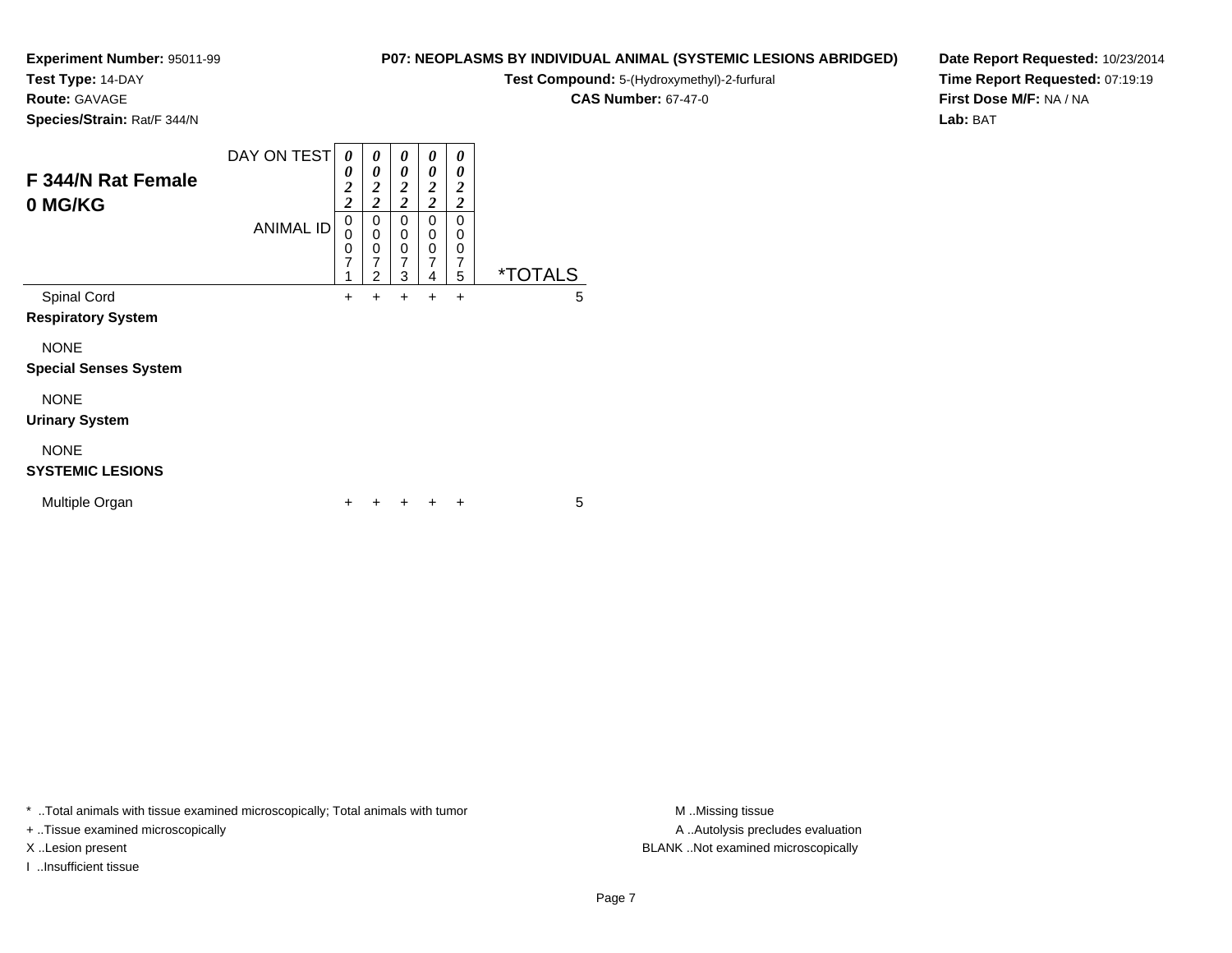**Test Type:** 14-DAY

**Route:** GAVAGE

**Species/Strain:** Rat/F 344/N

# **Test Compound:** 5-(Hydroxymethyl)-2-furfural **CAS Number:** 67-47-0

**P07: NEOPLASMS BY INDIVIDUAL ANIMAL (SYSTEMIC LESIONS ABRIDGED)**

**Date Report Requested:** 10/23/2014**Time Report Requested:** 07:19:19**First Dose M/F:** NA / NA**Lab:** BAT

| F 344/N Rat Female<br><b>MG/KG</b><br>1500 | DAY ON TEST      | 0<br>0<br>$\overline{2}$<br>$\overline{c}$ | 0<br>0<br>2<br>$\overline{\mathbf{c}}$ | 0<br>0<br>2<br>$\overline{2}$ | 0<br>0<br>$\overline{2}$<br>$\overline{2}$   | 0<br>0<br>$\overline{2}$<br>$\overline{\mathbf{c}}$ |                       |
|--------------------------------------------|------------------|--------------------------------------------|----------------------------------------|-------------------------------|----------------------------------------------|-----------------------------------------------------|-----------------------|
|                                            | <b>ANIMAL ID</b> | 0<br>0<br>0<br>$\overline{7}$<br>6         | 0<br>0<br>0<br>$\overline{7}$<br>7     | 0<br>0<br>0<br>7<br>8         | 0<br>$\mathbf 0$<br>0<br>$\overline{7}$<br>9 | 0<br>0<br>0<br>8<br>0                               | <i><b>*TOTALS</b></i> |
| <b>Alimentary System</b>                   |                  |                                            |                                        |                               |                                              |                                                     |                       |
| <b>NONE</b>                                |                  |                                            |                                        |                               |                                              |                                                     |                       |
| <b>Cardiovascular System</b>               |                  |                                            |                                        |                               |                                              |                                                     |                       |
| <b>NONE</b><br><b>Endocrine System</b>     |                  |                                            |                                        |                               |                                              |                                                     |                       |
| <b>NONE</b>                                |                  |                                            |                                        |                               |                                              |                                                     |                       |

NONE

**General Body System**

NONE

**Genital System**

NONE

**Hematopoietic System**

NONE

**Integumentary System**

NONE

**Musculoskeletal System**

NONE

**Nervous System**

Brainn  $+$ 

<sup>+</sup> <sup>+</sup> <sup>+</sup> <sup>+</sup> <sup>5</sup>

\* ..Total animals with tissue examined microscopically; Total animals with tumor **M** ...Missing tissue M ...Missing tissue

+ ..Tissue examined microscopically

I ..Insufficient tissue

A .. Autolysis precludes evaluation X ..Lesion present BLANK ..Not examined microscopically